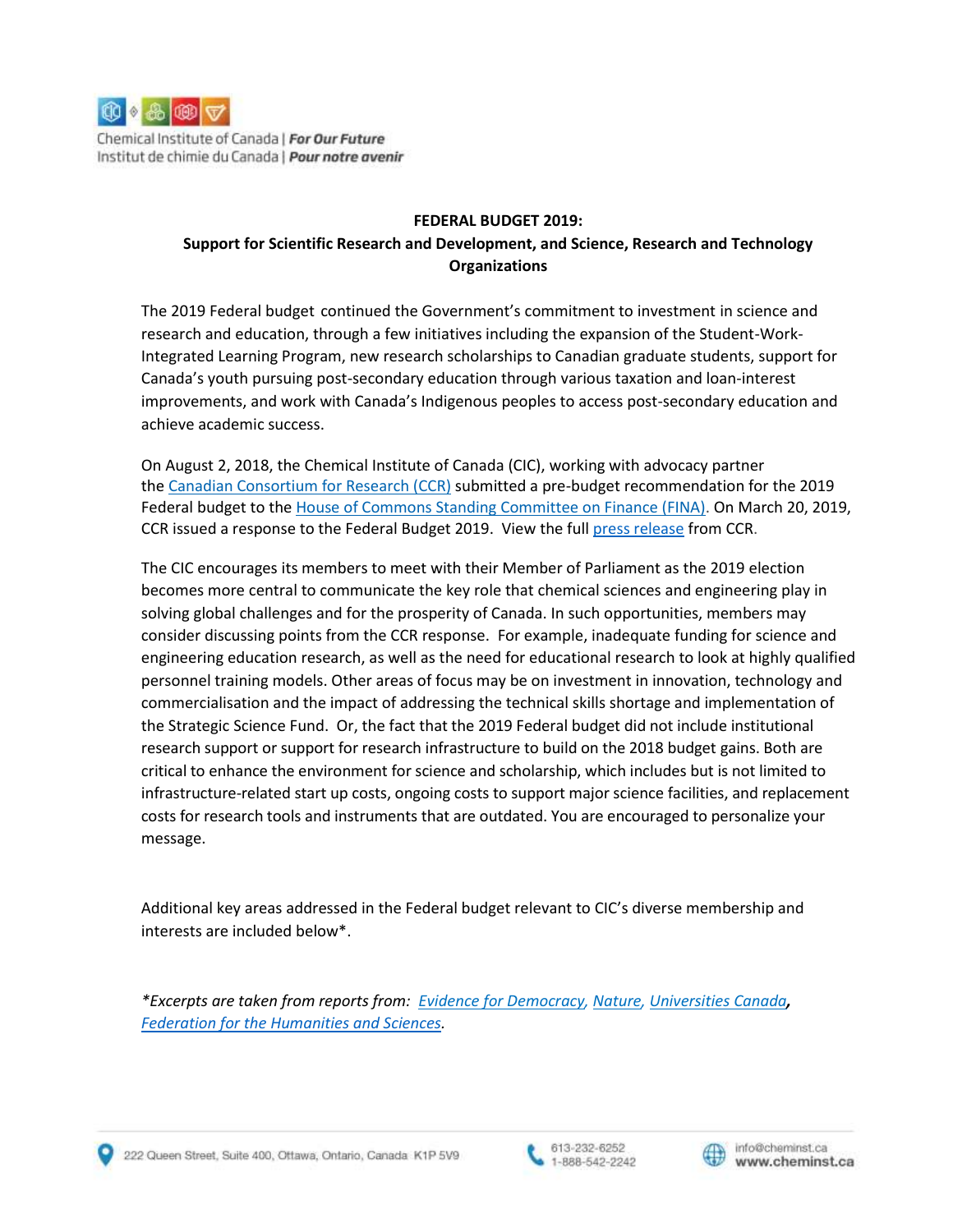# **2019 Budget - Support for Scientific Research and Development, and Science, Research and Technology Organizations**

1. Addressing the technical skills shortage

Global Talent Stream project piloted in the past is now permanent. Objective was to reduce the waited time for visas of certain foreign high-skilled talent to 10 business days. 2019 Budget included an investment of \$35.2 million over five years, starting 2019, with an additional \$7.4 million in ongoing funding.

2. Addressing the need for more entrepreneurs in Canada.

Futurepreneur Canada, a non-profit that supports aspiring business owners aged 18-39, will receive \$38 million over five years. Combined with matched investments from other partners, the funds will help create about 1,000 new entrepreneurs per year. The funds include \$3 million over five years earmarked for indigenous entrepreneurs.

*3.* Tax incentives for R&D (SR&ED)

Budget 2019 eliminated the income threshold for accessing the SR&ED enhanced credit. This means small to mid-size Canadian firms will be able to enjoy tax breaks of 35 per cent on expenditures.

*4.* Strategic Science Fund

Operation of a Strategic Science Fund will start in 2022-23 "using a principles-based framework for allocating federal funding that includes competitive, transparent processes". This independent panel of experts will use the framework to select recipient organizations and fund allocation in a competitive allocation process.

- *5.* New investments in several third-party science and research organizations
- Stem Cell Network will receive funding of \$18 million over three years starting 2019-20
- Brain Canada Foundation will receive up to \$40 million over two years starting 2020-21
- Terry Fox Research Institute will receive up to \$150 million over five years starting 2019-20
- Ovarian Cancer Canada will receive \$10 million over five years starting 2019-20
- Genome Canada will receive \$100.5 million over five years starting 2020-21
- Let's Talk Science will receive \$10 million over two years starting 2020-21
- TRIUMF will receive \$195.9 million over five years starting 2020-21

### **2019 Budget – Students and Education:**

1. Canada Student Loans

\$15 million over five years, starting in 2019–20, to modernize the Canada Student Loans Program. New proposed changes include lowered interest rates, new policies to support students who need to take a leave for medical or parental reasons, and supporting students with disabilities.

2. Graduate Scholarships

\$114 million over the next five years to increase the number of graduate scholarships available from NSERC, SSHRC and IHRC. This will provide an additional 500 masters scholarships and 167 doctoral scholarships per year.